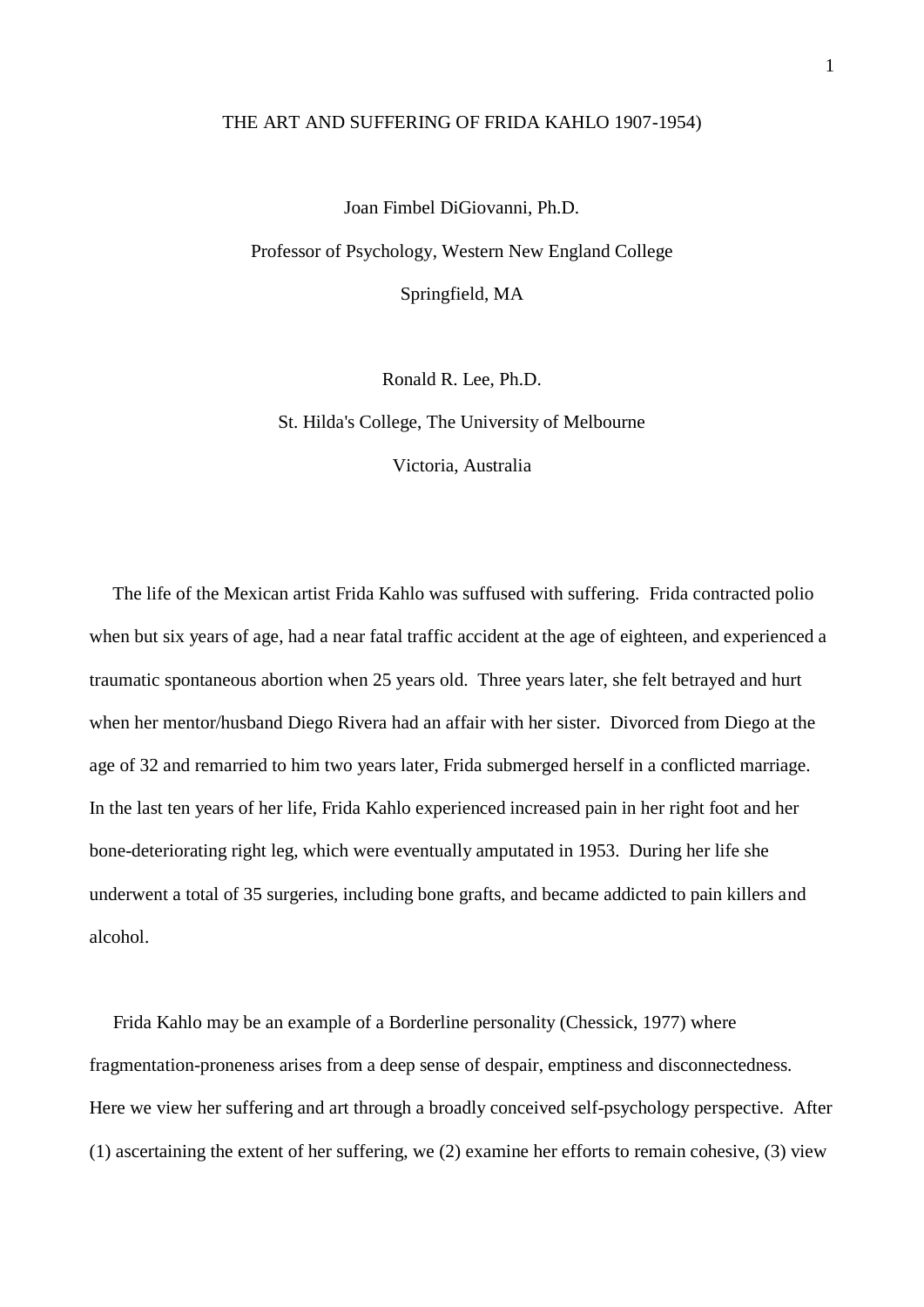her art as a search for a self-selfobject relationship and (4) see her fragmented self as her own art subject.

#### 1. Kahlo's suffering.

 Frida Kahlo's suffering began during her childhood. At the age of 6 she was diagnosed as having Poliomyelitis that permanently restricted the use of her right leg. In 1925, when 18 years of age, Frida was so gravely injured when the bus in which she was traveling collided with a streetcar, she was not expected to live. "They had to put her back together in sections as if they were making a photomontage" (Herrera, 1983b, p.50), said a friend. So great were her parents' shock and grief that neither visited her in hospital for over a week.

 Frida's survival was a miracle. Both Frida's spinal column and pelvis were fractured in three places. In addition, her collar-bone and two ribs were broken, her left shoulder dislocated, her right leg fractured in eleven places, and her right foot was crushed. A steel handrail had literally skewered her body in the abdomen and out the vagina. Of this wound, Frida would comment wryly, "I lost my virginity" (Herrera, 1983b, p.50). Hereafter, she never had a day without pain because these severe injuries never fully healed.

 Kahlo's health problems continued over her lifetime. The sufferings of her middle years were exacerbated by a stormy marriage to the famous Mexican muralist and painter Diego Rivera. In 1932, while living in Detroit, Frida hemorrhaged, spontaneously aborted a fetus, and then became chronically depressed upon realizing she could not bear a child as a means of minimizing Rivera's womanizing. After 1944, Frida wore 28 different orthopedic corsets as a means of compensating for spinal problems that eventually necessitated nine operations and extensive hospitalizations in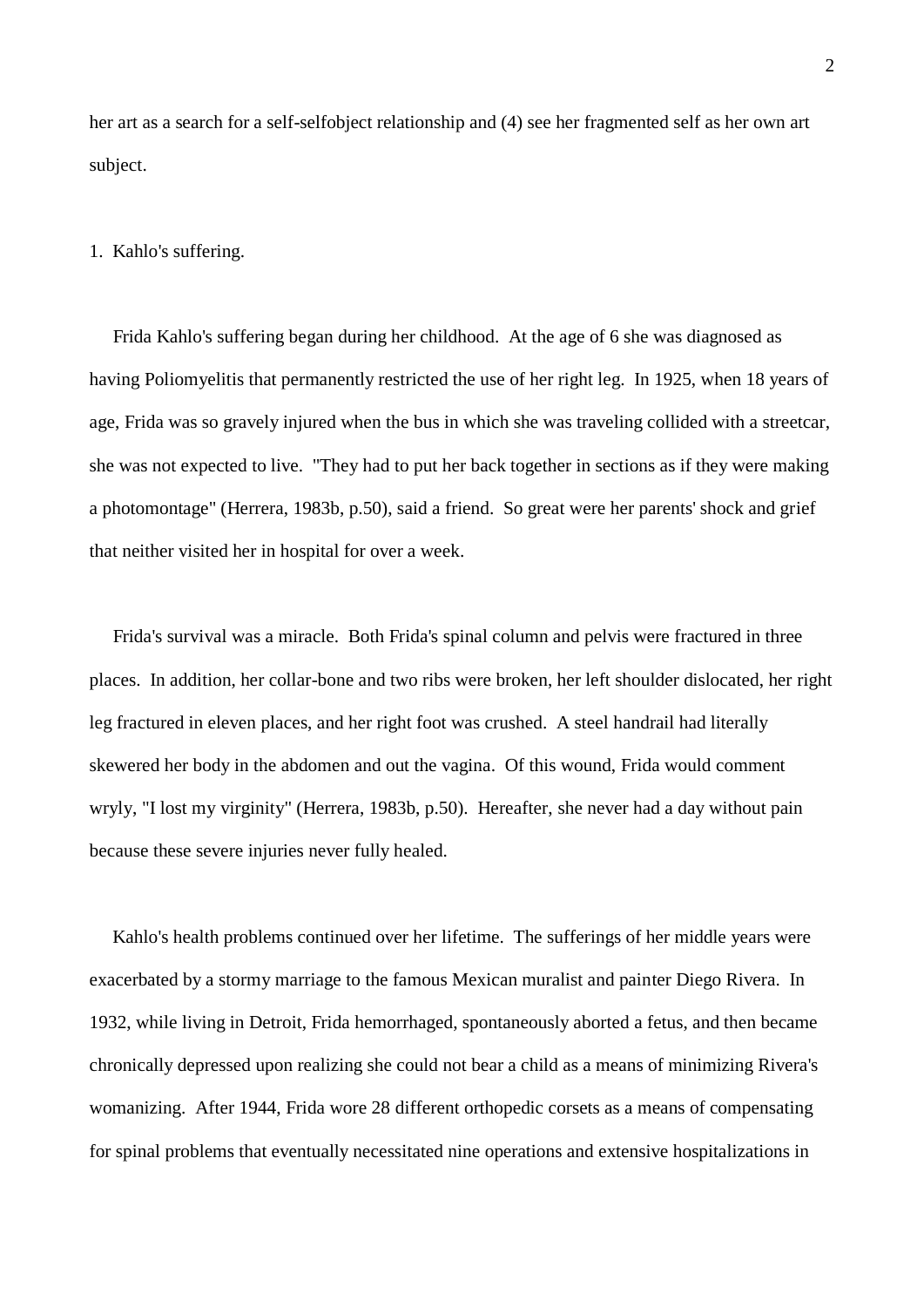1950. In 1953 her right leg was amputated because of gangrene. By the end of her life, Frida Kahlo's physical condition was so complicated by an addiction to pain killers and alcohol that, although her death certificate listed the cause of death as a Pulmonary Embolism, it was more likely a suicidal drug overdose.

2. Kahlo's efforts to maintain her sense of cohesiveness.

 During her entire life Frida struggled to prevent chronic feelings of fragmentation (Grimberg, 1993/94, p.49) by resorting to "cohesive functions," various personal strategies to feel more cohesive. For example, she concretized her experience of medical interventions by painting Retablos, small altar paintings that were a customary Mexican way to depict accidents, illness or death. As Frida interprets it, "a Retablo is a closing of a critical event and [a] continuing with life" (Drucker, 1991, p.68). These Retablos externalized her internal suffering and the tangible focus made her feel more cohesive.

 Frida's identification with the Mexican revolution also helped give her life meaning and prevent fragmentation. Entering elementary school, Frida gave her birth date as July 6, 1910, because, being older than her classmates, thanks to the polio, she wanted to appear to be their age; she also wanted to be born in the year of the outbreak of the Mexican revolution (Herrera, 1983b, p.11). (Later in life she gave a July 6, 1907 birth date). Frida also gained strength by being identified with her Mexican heritage, with the peasant movement, and with the Communist Party that she joined.

 Another source of Frida's self-cohesion was her relationship with her father, Guillermo Kahlo who was a German of Austro-Hungarian descent. Jewish by birth, atheist by persuasion and an Epileptic, he was a professional photographer when photography was struggling to gain acceptance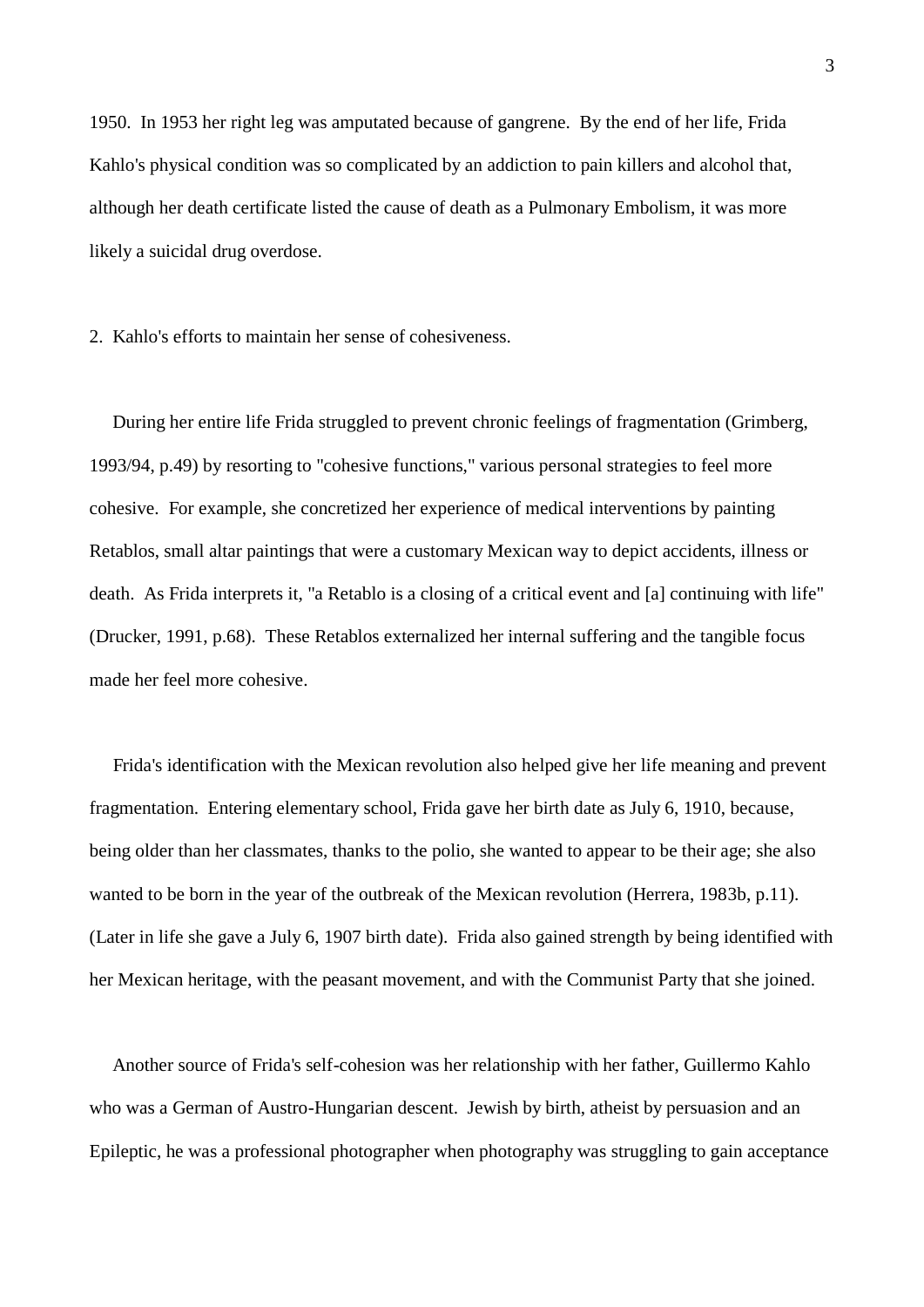as an art form. The children of Guillermo's first marriage were given away. Frida, the third daughter of the second marriage, was obsessed by the fear of abandonment. Frida's powerful intelligence particularly endeared "Lieber Frida" to her father and his tender attachment intensified when she was stricken with polio. Grimberg (1993/94) comments:

As [Guillermo] cared for or in fact doted on Frida during her illness and convalescence...her thinned leg became the outward symbol of her handicapped self [p.45].

 There is evidence that Kahlo did not have a nourishing relationship with her mother, Maltilde Calderon, who was a devout Catholic of mixed Spanish and Indian extraction. Grimberg (1989) believes that "the emotional hunger Frida experienced throughout her life can be seen in the earliest known self-portrait, a small pencil drawing on a piece of notebook paper, made for a schoolmate at about age 12" (p.40). Over her head the message reads, "I am sending you my picture so you will remember me" (p.8).

 The attention Frida received from her clothes, the drama of her art, and as a patient, served to make her feel more cohesive. Frida had learned well that illnesses could work in her favor because she wrote in her diary, "we like being ill to protect ourselves" (Grimberg, 1989, p.40). Kahlo realized that as long as she remained ill, "people collected around her and watched over her" (p.40). Grimberg also thought that Frida used her physical symptoms as an adult form of control and attention. Although we agree with Grimberg, we want to add that Frida's need for attention was an antidote for her tendency to fragment.

 Through her interest in painting, Frida, at 15 years of age, had already met and flirted with her idol Diego Rivera as he painted his Creation frescoes at her school. Then, while convalescencing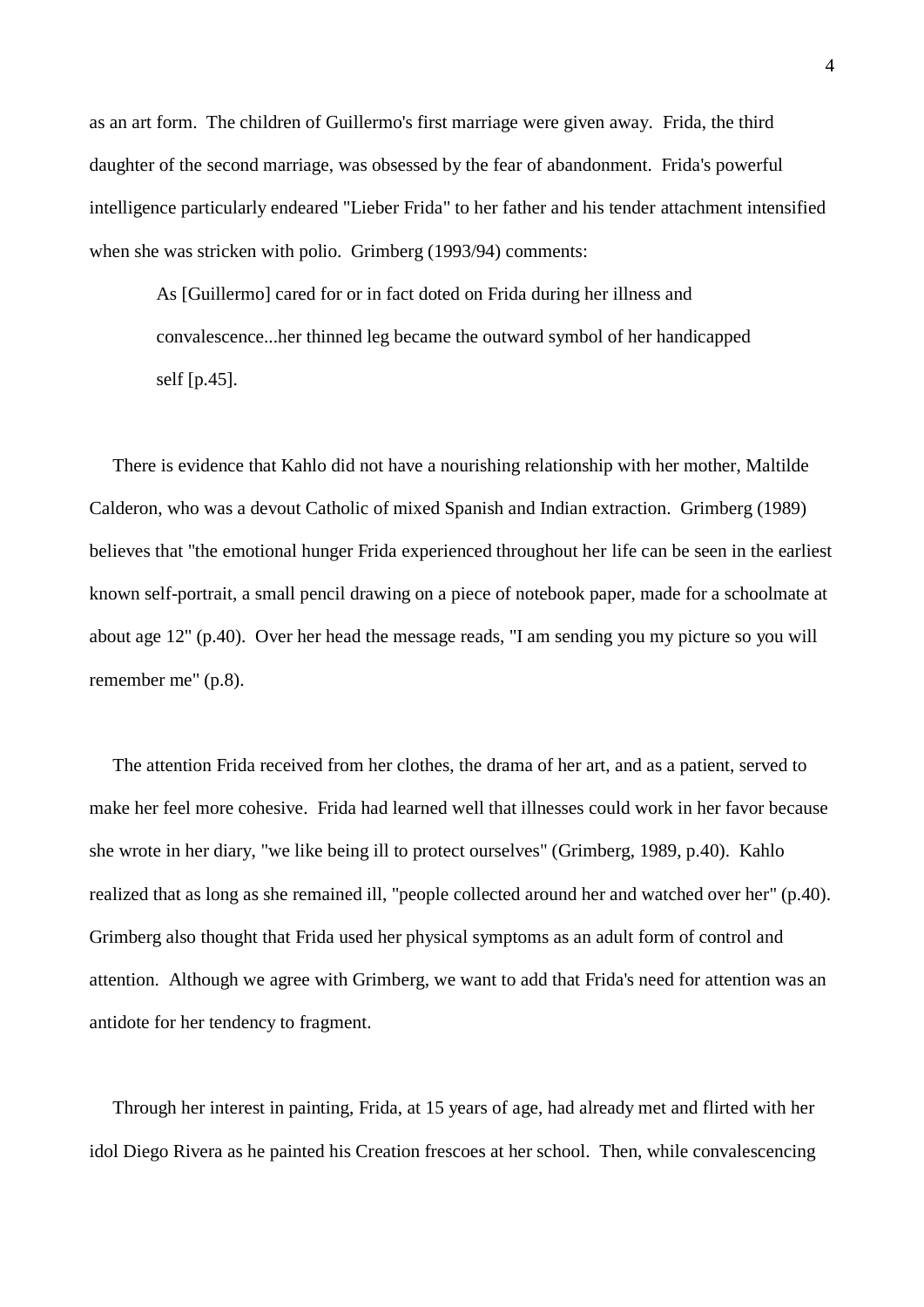from her accident, Frida resorted to serious painting, using her father's paints and brushes. Soon after this, Frida showed three paintings to Diego and asked his opinion. As Rivera describes the occasion, Frida sought him out when he was painting frescoes on a scaffold at the Ministry of Education and shouted up at him, "Diego, please come down from there! I have something important to discuss with you" (Drucker, 1991, p. 38).

 Recognizing Frida's unmistakable artistic talent, Diego visited her home, saw more of her work and agreed to mentor her. This mentoring eventually influenced Frida in dress and behavior as well as painting. As Grimberg (1993/94) says:

 It was Rivera who fostered the provocative attitude that helped her overcome her long-standing shyness, suggested she use the retablo format that made her life the iconography of her paintings, and encouraged her to wear the Mexican garb that concealed her short leg and complemented her magnetic beauty. "Rivera," said Gomez Arias [Frida's high school friend and companion in the bus accident], "opened doors for Frida that she would not have opened alone" [p.44].

 Diego Rivera was 43 years of age and already a world-renowned muralist whose works celebrated the Mexican revolution when, on August 21, 1929, Frida Kahlo married him in a match that her parents likened to "an elephant and a dove. They made an amazing pair, he at three hundred pounds and over six feet, she at one hundred pounds and slightly over five feet. She was delicately featured, he had bug eyes, full lips, and a lumpy face" (Drucker, 1991, p.42). He was a known womanizer who considered sex just like urinating - a simple bodily release. Of her family, only Frida's father, who warned Diego that Frida was a "devil," attended her wedding.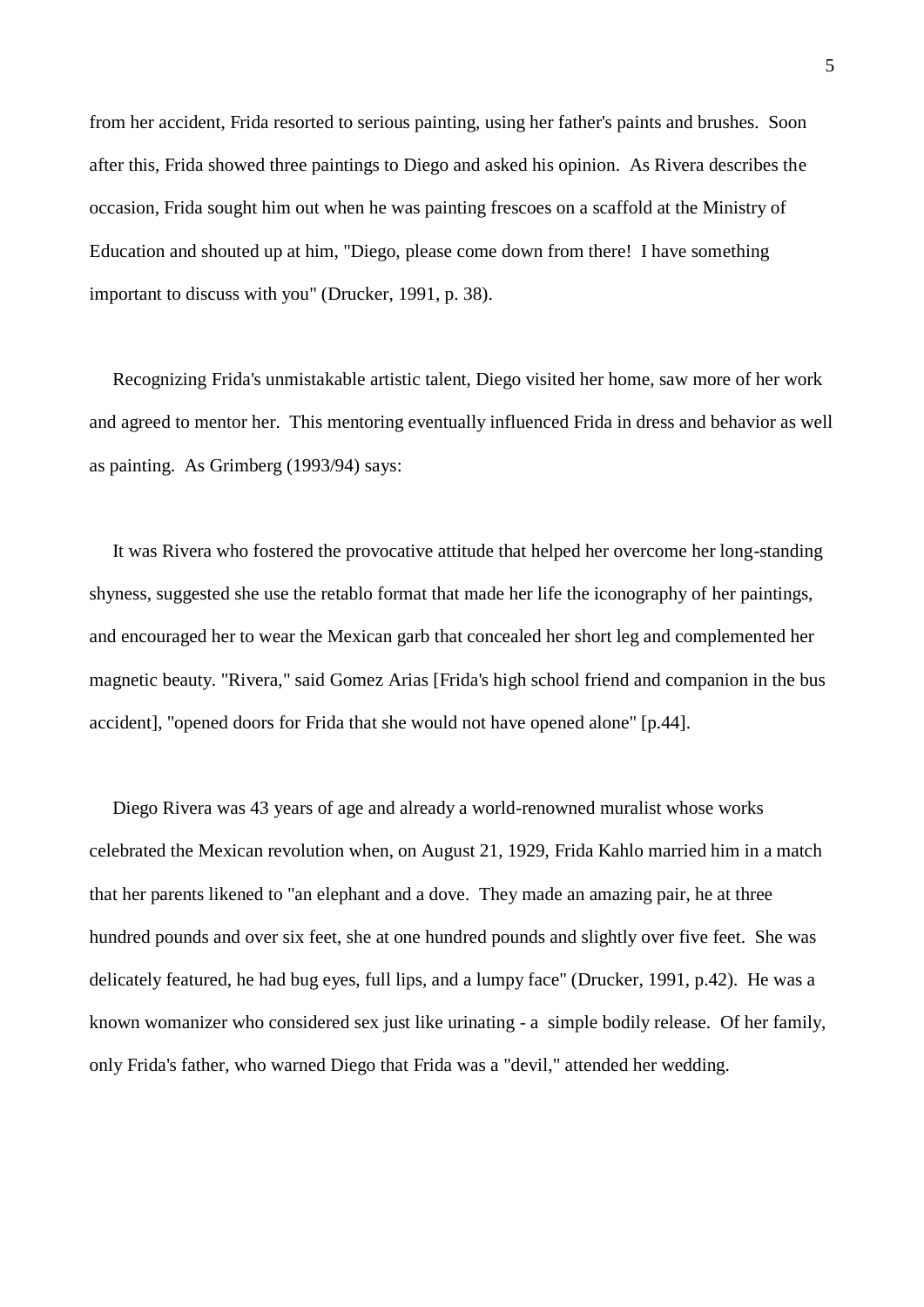The Diego/Frida relationship was a stormy one that had all the features of a complementary emotional bond (Lansky, 1992) where each needed the other as a means of feeling cohesive (Lee, in press). When this bond was broken, it severely disrupted their lives, especially Frida's. During their marriage, Diego had an affair with Frida's younger sister Cristina, there was a separation and divorce for two years, and Frida had an affair with Leon Trotsky. There was a second marriage (December 8, 1940), after which Frida and Diego, at Frida's request, lived peacefully in separate parts of the Casa Azul without sexual involvement.

 Because a devotion to Diego organized her life, Frida's attachment had the qualities of an emotional merger. Initially Kahlo surrendered to this merger and, as a martyr, refused to make choices for herself; but during periods when she forfeited feelings of being an agent (Stern, 1985), she also experienced intense feelings of being abandoned and fragmented. Herrera (1993) thought that Diego and Frida needed each other in order to maintain their work; the potential destructiveness of the needed mutual dependence was then contained by their physical separation which gave the emotional space necessary for their art.

 Of her relationship to Diego, Frida once said, "I suffered from two grave accidents in my life. One in which a streetcar knocked me down.... The other accident is Diego" (Herrera, 1983b, p.68). The marriage provided an older partner from whom she sought the good relationship with her father and the love she had not received from her mother. Grimberg (1989) perceives that "Frida saw a relationship with Rivera as a chance at the reparative experience: thus a chance to have two good parents, plus a husband, in one person" (p.14).

 In 1934, as Frida's hunger for reaffirmation became suffocating, Rivera's desire to break her control became evident. He withdrew his attention from Frida who, overtaken by fear of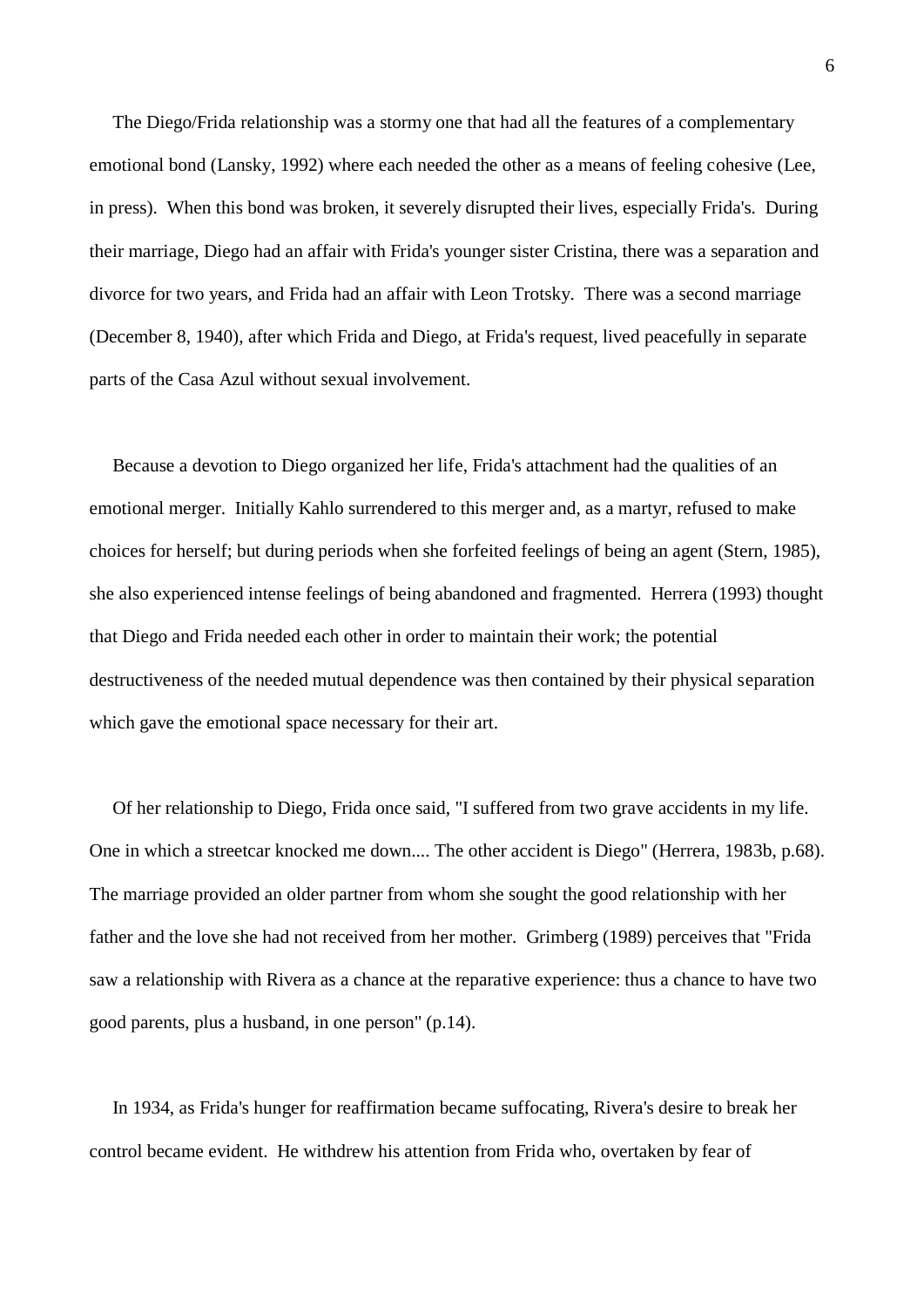abandonment, became more demanding. He then had an affair with Cristina, Frida's young sister, which was discovered through Diego's mural on the National Palace (Grimberg, 1989, p.16). Her sister was rendered in an "ecstasy pose" which is read as either "orgasmic" or religious with the glassy eyes looking skyward.

# 3. Kahlo's search for a self-selfobject relationship through art.

 A self-selfobject relationship, as Kohut (1971, 1977, 1984) has shown, is where a person (self) seeks to idealize another person (selfobject) or have that person mirror or validate him/her, or where the person (self) wants to twin the other person (Lee and Martin, 1991). Through this special relationship with a selfobject, the self is able to feel cohesive and at the same time develop new self structures. In her situation, however, Frida created paintings as a means of establishing a self-selfobject relationship with an appreciative community of artists and art collectors. The paintings, and the self-object responding they evoked, became the means of eventually replacing the initially necessary but stagnant emotional merger with her mentor and husband. A beginning of her quest for selfobject responding from the art community can be seen after her miscarriage.

 To depict this miscarriage, Frida painted herself in Henry Ford Hospital (1932) lying naked and hemorrhaging in a hospital bed with the "little Dieguito" floating in the sky along with other symbols of miscarriage. The snail in the painting, Frida once explained, refers to the slowness of the miscarriage which, like a snail, was "soft, covered and at the same time open" (Herrera, 1983b, p.144). According to Herrera (1991), "the half-born baby dropping into a puddle of blood refers to the child that Frida had just miscarried, which made her wish she too were dead" (p.9). In this painting Frida lies on an iron hospital bed that seems to be almost floating in space, which is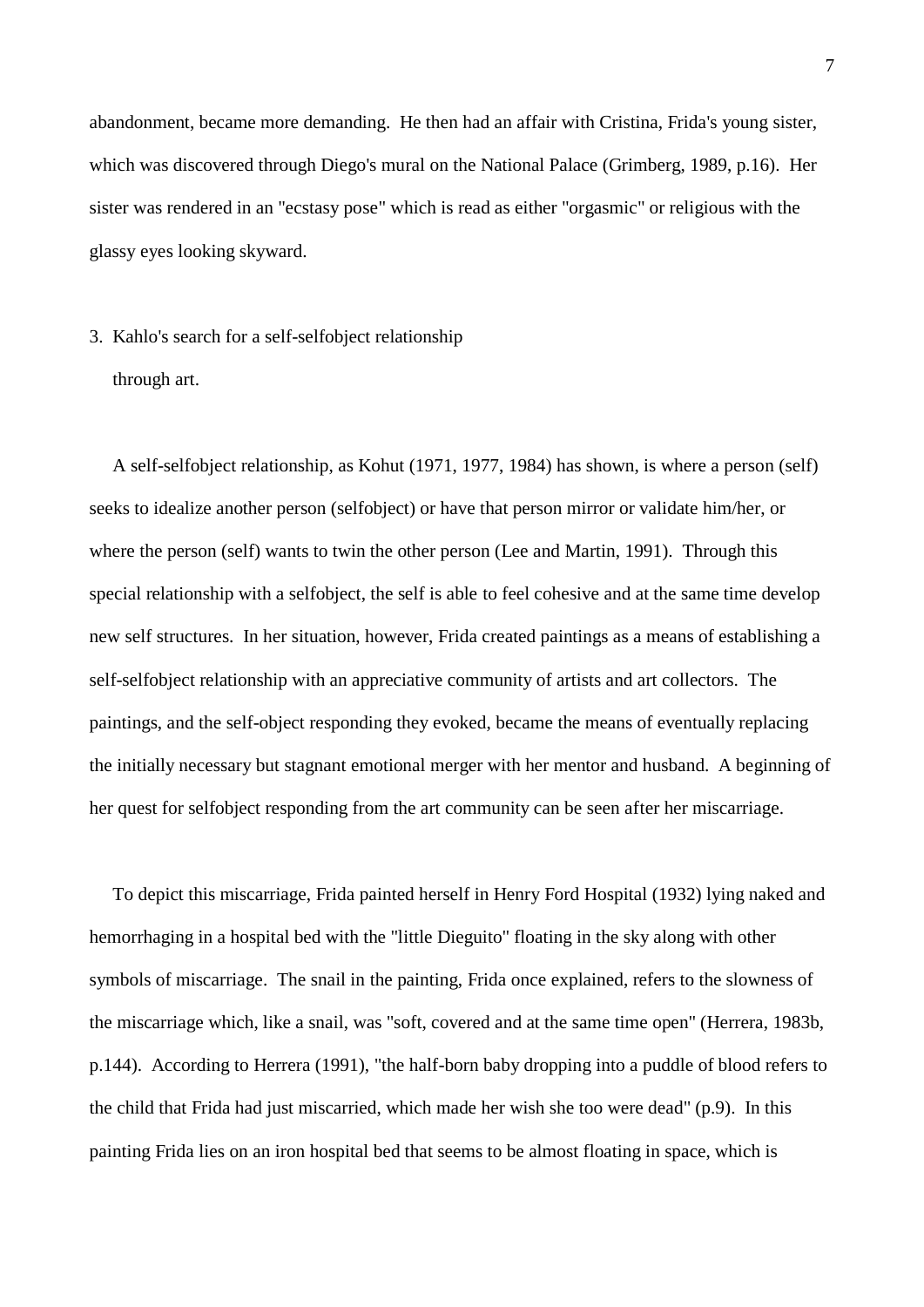probably how she felt in Detroit. "Like the cold metal bed, the background of the city is filled with hard, man-made objects. Frida is naked, lying in a pool of blood, and her face is expressionless except for one large tear" (Drucker, 1991, p.69).

 Frida's fascination with blood revealed itself in many of her paintings. When her paintings became more sexual in intensity, there was an interaction of the blood's trickle and flow (Herrera, 1993). The Henry Ford Hospital (1932) painting, although it contains the horror of her loss without experiencing God's redemption, was a source of strength. Through it, Frida learned to create, not as a mother, but as an artist: for Frida, her art and friends became her salvation. This hunger to create was not only a search for a self-selfobject relationship but an effort to liberate herself from the need to use growth-stultifying cohesive strategies. As the art world began to be excited by Frida's work, it responded by mirroring her. Some were able to empathically enter her world through her paintings and experience the emotions associated with her suffering. Nourished by this mirroring, she created more art.

### (Photograph 1.)

 Some months later, in My Birth (1932), Frida painted how she imagined she was born, showing her mother naked from the waist down with an apparently dead child emerging between her outspread legs. There is no precedent for such a frank and perhaps distasteful image of birth in the history of western art, so to paint this in the 1930s took extraordinary courage and originality. The painting also reflects Kahlo's interest in Aztec Iconography because it depicts birth similar to the Goddess Tlazolteotl in the Act of Parturition (ca. 1500) - where a squatting woman in forbidding ritualistic grimace of pain, gives birth to a full-grown man's head. The eyebrows tell us that the baby is also Frida herself.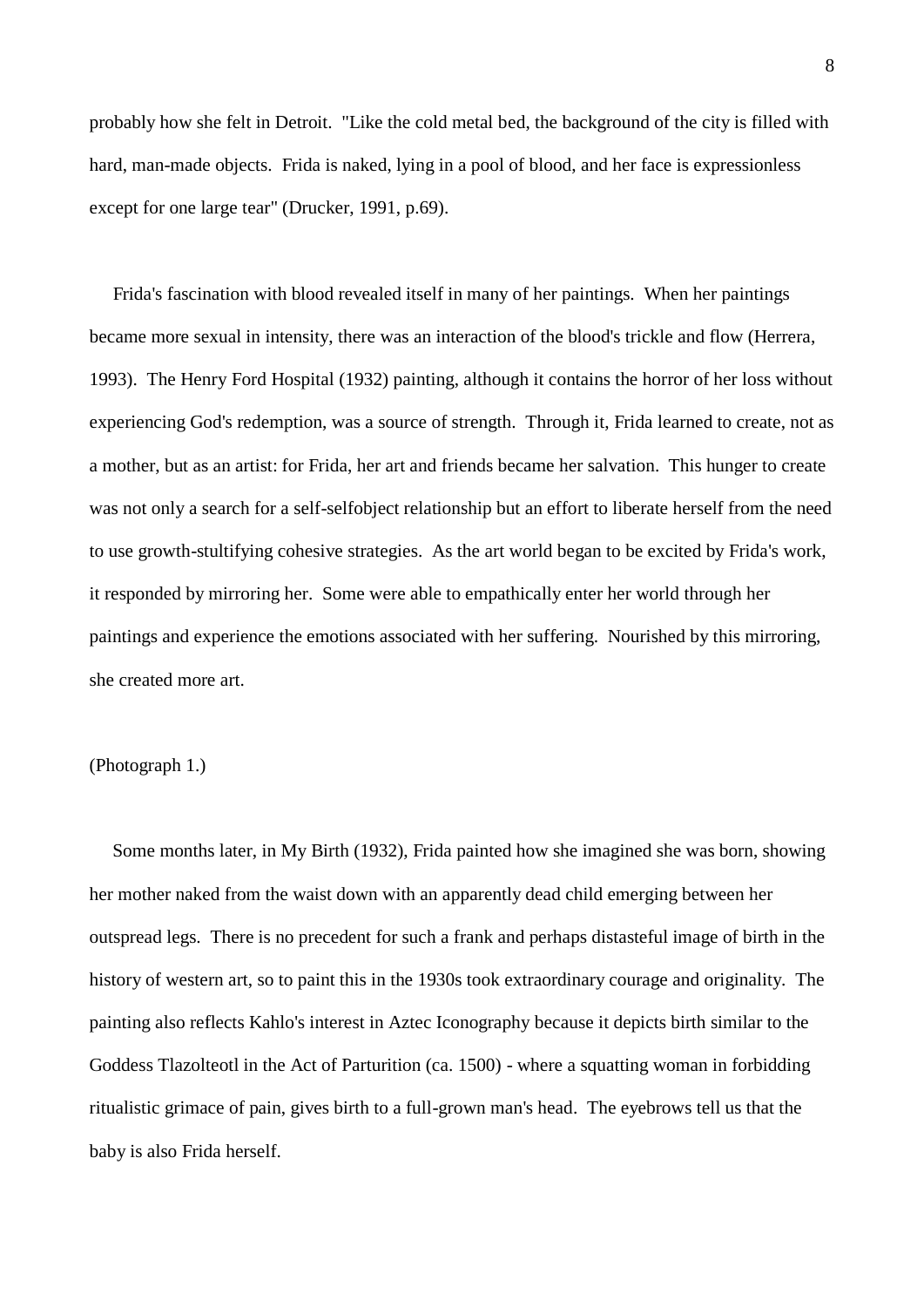In this painting Frida not only is born but gives birth herself. A sheet that covers the mother from the waist up and looks like a shroud, makes her spread legs seem all the more naked. "My head is covered," Frida told a friend, "because, coincidentally,...[during] the painting of the picture, my mother died" (Hererra, 1991, p.9). Placed above the bed, pierced by daggers in her heart, the Virgin of Sorrows is not very different from Kahlo's depiction in The Broken Column (1944) (Merewether, 1990, p.15). Frida recalled that she included the Virgin as "part of a memory

#### (photograph 2.)

image" (Herrera, 1991, p.9), whose invocation symbolizes a tragic occurrence, as a way of replacing the traditional representation of the Virgin as the divine intercessor against calamity in an ex-votive or religious painting. The mother, who, like the baby, is dead, represents both Kahlo having the miscarriage and Kahlo's mother giving birth (Herrera, 1993, pp.127-128). It is the kind of icon that her devoutly Catholic mother would have hung on her wall. "The bed," explained Frida, "was the actual bed in which she and her younger sister Cristina, were born" (Herrera, 1991, p.9).

 My Birth (1932) is an odd depiction of a nativity scene as none of the three figures is alive. Jenkins (1991) suggests that this painting contained Kahlo's understandings about her relationship with her mother. Because she had never emotionally separated from her mother, Frida thought her individuation would psychologically kill her mother and that her sense of self as an agent would be born only after her mother died. Indicating the dead woman in the painting, Frida would say, "My Head!" (Herrera, 1991, p.9) but it was clear that it depicted her mother as well.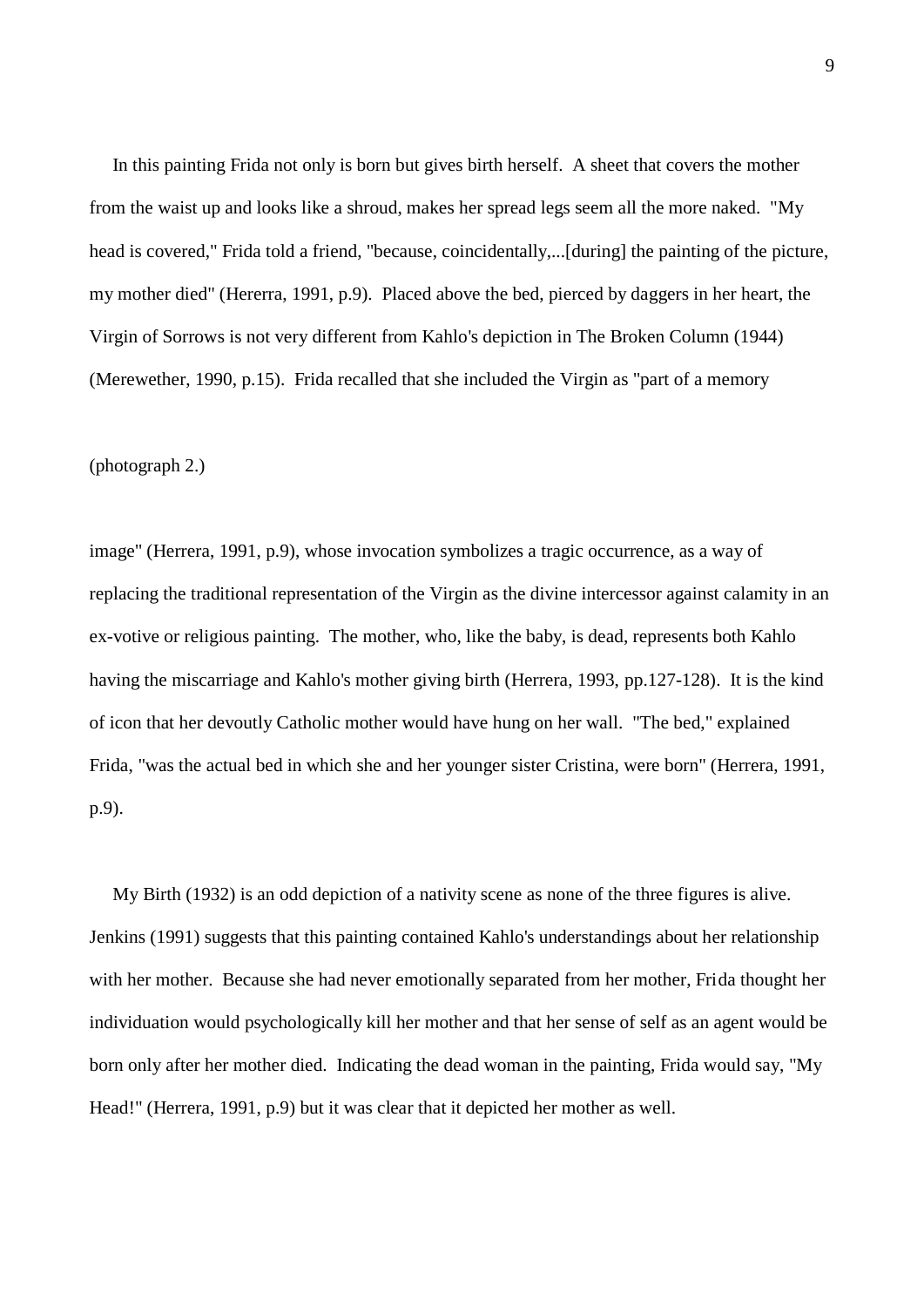Frida's relationship with her mother was not warm and nurturing; it was "dead." Frida had rebelled against her mother's Catholicism and her many conventions. Herrera (1983b) believes that "although the inevitable battles with the woman she called 'mi Jefe' (my chief) became more intense as both grew older, when her mother died Frida could not stop crying" (p.14). This suggests that an emotional merger with Diego repeated an earlier one with her mother.

 Clearly the figure with its spine as a shattered Ionic pillar in The Broken Column (1944) is Frida. The bleak, forbidding landscape becomes a potent metaphor for the inner desolation and fragmentation that occurs from the lack of a selfobject relationship. The breasts are isolated, full and exposed. She substituted the pillar for her shattered spine, the cracks and instability are reflected in a barren landscape with deep rifts. This painting portrays an extraordinarily, beautiful body - that of San Sebastian - unclothed to the waist, covered by small nails that pierce the skin. The cloth, also reminiscent of the loin-cloth of Christ, veils her sex and covers her body, which appears completely asundered. "The nails are reminiscent of the Madonna of sorrows and the presence of a column that splits open the body suggests symbolically a phallus of steel" (Merewether, 1990, p.15). She wrote, "I paint self-portraits because I am so often alone...Because I am the subject I know best" (Herrera, 1991, p.3). By painting herself as a martyr transcending pain, Frida formed an icon of herself for others to admire or pity (Herrera, 1990, p.144).

4. Kahlo's fragmented self as her art subject.

 That Frida made herself the subject of her art is well documented. What makes her art so special, however, is her concrete depiction of the subjective experience of fragmentation. For example, In Without Hope (1945) Frida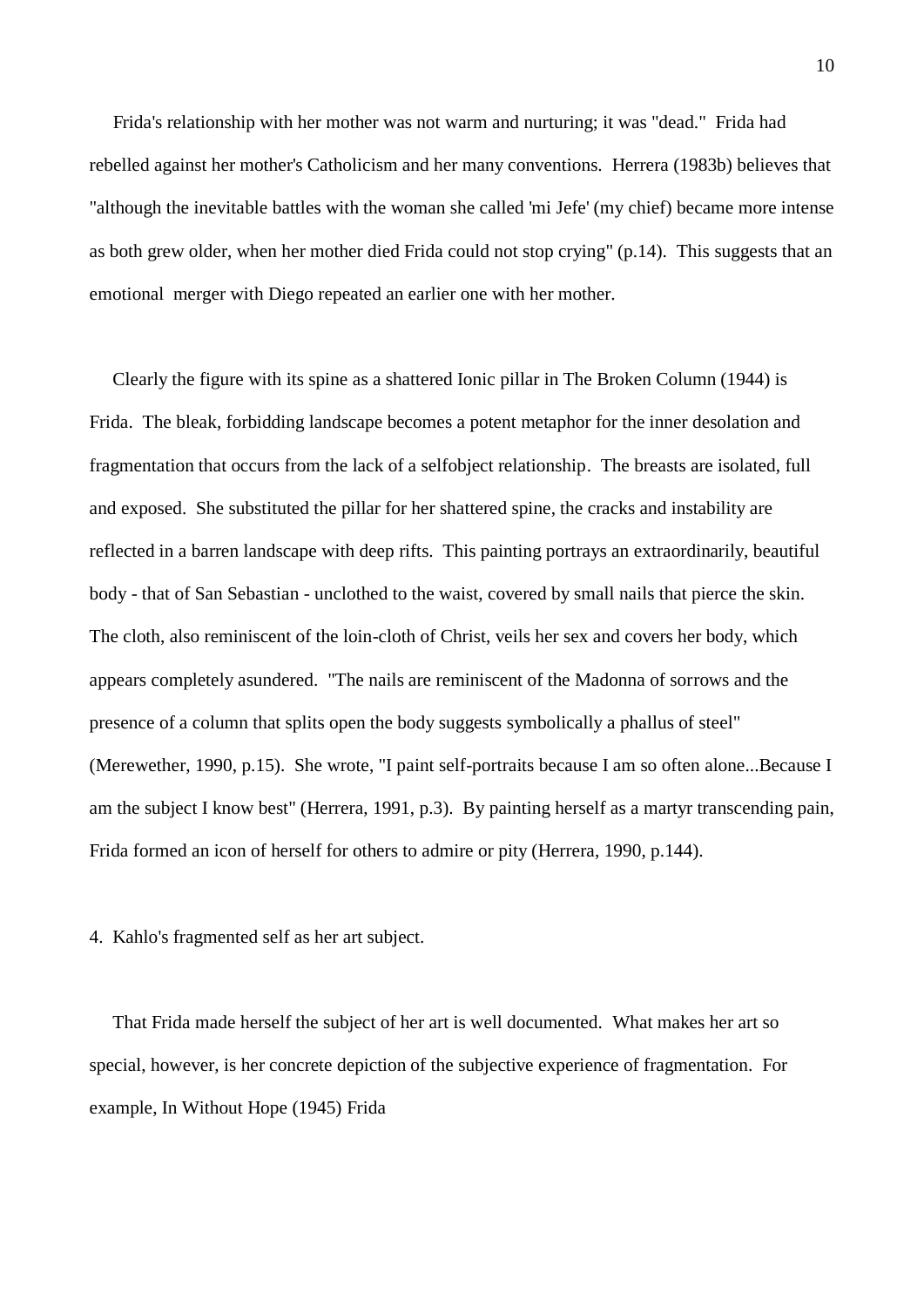(photograph 3.)

is spewing out her internal organs onto a ladder over a bed. According to Herrera (1976), "the miscarried child thus becomes her sacrifice placed upon the cross-easel between a pale moon and a blood red sun" (p.42). He (1983c) also says, "Psychological and physical pain are intertwined in a weeping self-portrait of rejection in love and a spinal spasm" (p.60). There was a time when Frida spent three months in a nearly vertical position, with sacks of sand attached to her feet to straighten out her spinal column. This experience may be reflected in the painting.

 Frida's paintings were effected by her frequent mood swings from euphoria to deep depression, and her periods of paranoia (Zamora, 1990, p.118). She had extensive knowledge of medical terminology and hospital routines, continually used analgesics for pain, and had multiple surgical interventions. Frida's close encounters with death so terrified and immobilized her that, when in pain or ill, she feared she would die. She began to call death "la pelona," which means "the bald or stupid woman," as a way of coping with her fear. "I tease and laugh at death," she shared with a friend, "so it won't get the better of me" (Drucker, 1991, p.29).

 Kahlo's work resonated in a society that didn't shy away from death as a part of life. There are streets in Mexico with names such as Ravine of the Dead and, in November, all of Latin America celebrates "Dia de los Muertos" (day of the dead) with people dressed up as skeletons, skulls, and dark hooded figures, all representing death (Drucker, 1991, p.29). Frida's periods of starvation, her frequent bouts of self-destructive behavior, her frenzied search for love all her life, and her endless ritualistic pilgrimages to medical centers, clinics and hospitals, point to a possible Borderline personality (Chessick, 1977).

11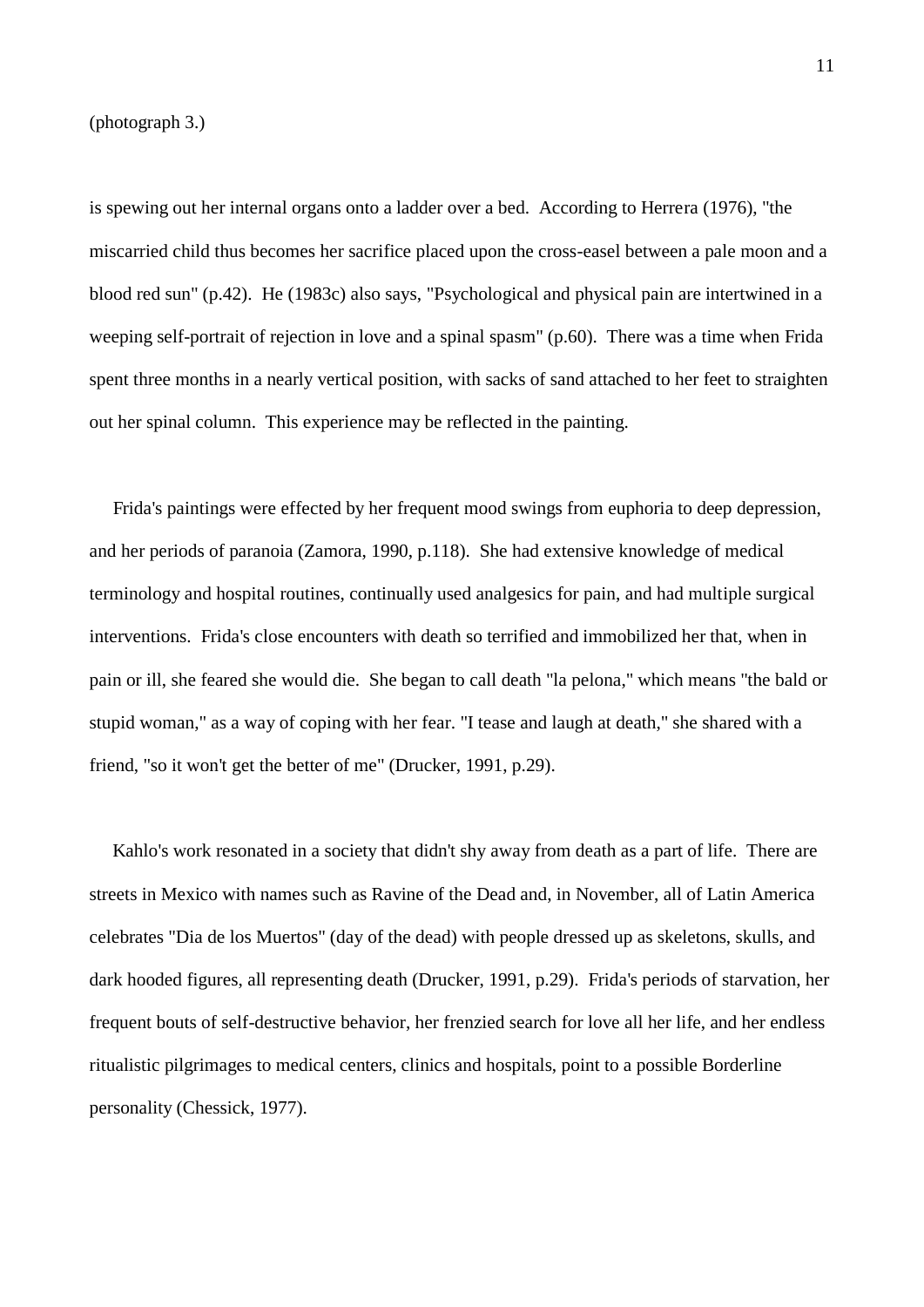Dr. Eloesser, Frida's physician, thought that because Frida sought surgery for invented symptoms or exaggerated ailments, she needed psychotherapy. Frida tried psychoanalysis, perhaps the first woman in Mexico to do so (Zamora, 1990, p.118), but as the Borderline patient was not understood and was considered untreatable then, her psychoanalysis was a heroic exploration into the frontiers of psychotherapy. Although Dr. Eloesser diagnosed Scoliosis, a congenital deformation of Frida's spine, as early as 1930, he viewed most of Kahlo's illnesses in the last decade of her life as tragic manipulations to get people, particularly her husband Diego, to accede to her whims (Grimberg, 1989, p.41). After Frida was admitted to Saint Luke's Hospital in the early fifties, Dr. Eloesser diagnosed her condition as Osteomyelitis complicated by a nervous exhaustion that needed rest and abstinence from alcohol (Herrera, 1983c, p.64). A general exhaustion may have contributed to Kahlo's outbreak of tropical ulcers and to gangrene that necessitated amputating her right leg in 1953 (p.37).

 Frida's horrendous medical history has been depicted in her paintings, diary and letters. Her biographer Herrera (1983c) thinks that she used illness to make herself into a tragic victim and a heroic sufferer (p.60). At considerable risk, she may have chosen unnecessary operations to develop more self-cohesion and to experience feelings of "being alive." As a surgical patient, she reduced feelings of disconnectedness, through the admiration, sympathy, and, most importantly, the ministrations of her husband, Diego Rivera. Rivera tried to wean Frida off daily pain medications, which included Demerol, Morphine, and other addictive drugs, by substituting a fifth of brandy or two fifths of vodka daily. One of her doctors said that Frida's health so often depended on her feelings about Rivera that when he was away and she felt abandoned by him, there was a crisis.

 This pattern of using various strategies to feel cohesive must have had childhood origins. While Frida was recovering from polio, her father involved himself in helping to restore his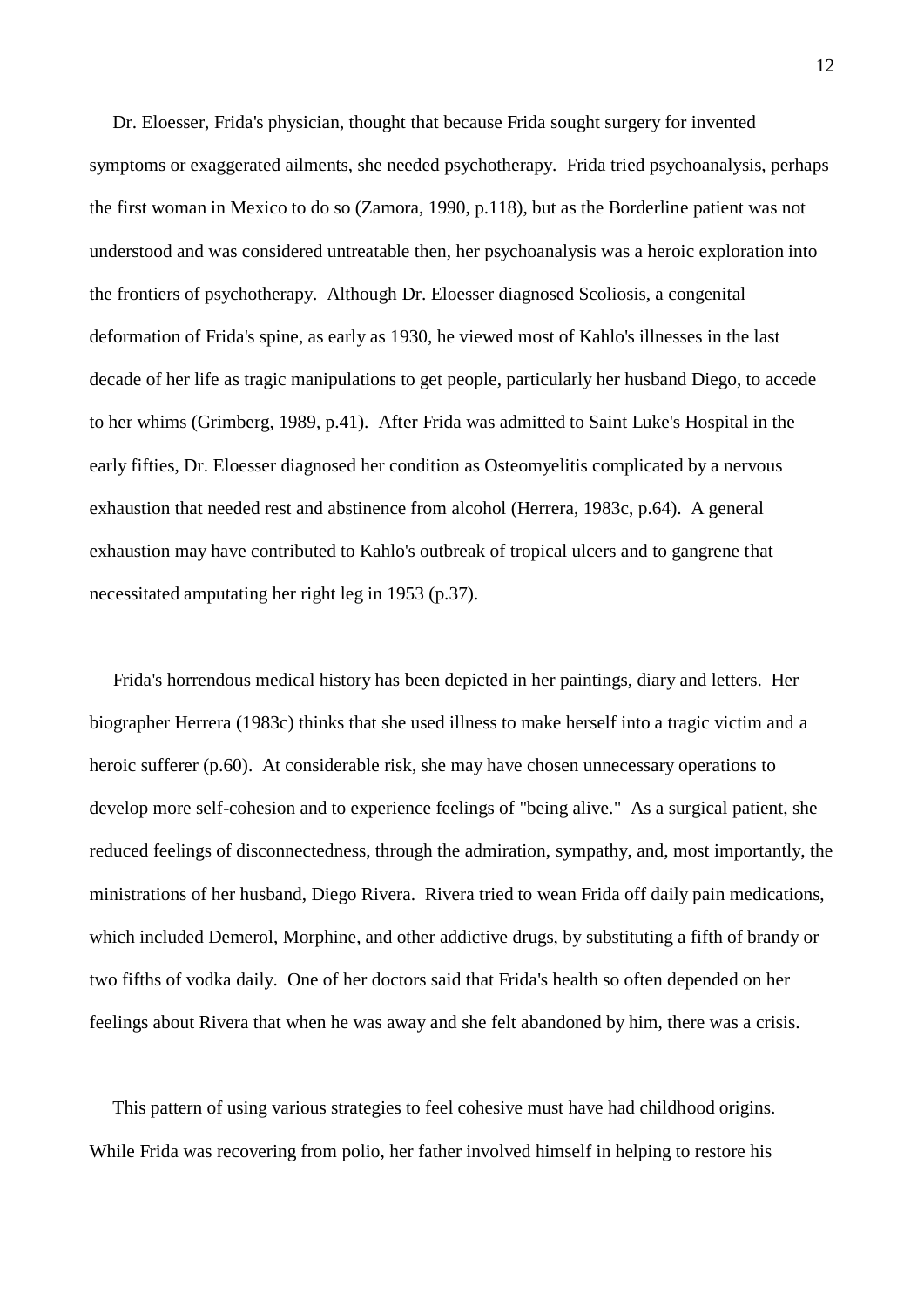favorite daughter to health (Herrera, 1991, p.194). Her father, and sometimes Diego, provided her with an experience of cohesiveness that would otherwise have been missing. When this form of cohesiveness was absent or insufficient, she resorted to drugs and alcohol.

 The idea that Frida intended to portray suffering in her art was confirmed in 1954 when she told a friend, "My painting carries within it the message of pain" (Herrera, 1983c, p.62). Herrera (1978) points out that perhaps as an invalid acutely aware of the fragility of her hold on life, Frida had a strong love of material objects (p.57). Christian imagery, especially the theatrically bloody martyrdoms that hung in Mexican churches, pervaded Frida's paintings. She said "Painting completed my life, I lost three children" (Herrera, 1983b, p.147). By this she means that she had three spontaneous abortions, a fact that Rivera confirms. Although she compensated for her loss with paintings, she grieved all her life for a child, and the inability to have one provided a spur to her artistic work (Drucker, 1991). What she created empowered her to go on living. Her paintings, which took the place of an imaginary friend, were an attempt to create mirroring selfobjects out of those who responded positively to her art.

 Kahlo freely used religious imagery in her Retablos that, as visual adaptations of her own life, helped her in a concrete way to feel more cohesive. Like the patron Saint of Suffering, San Jude, she surrounded herself with own her personal iconography of snails, skeletons, and rainfalls of milk. The Virgin of Guadeloupe over the bed is in the Catholic tradition; her corset floats in the air attached to her by thin ribbons of blood. The swallow, as her special emblem, resembling as it did the way her eyebrows appeared to be joined between the eyes, flutters around. In one painting, the bird is even merged with her eyebrows. "Blood is a constant unifying element in Kahlo's paintings, a symbol of her physical and psychological pain" (Drucker, 1991, p.xi) which was a basic organizing principle in her life.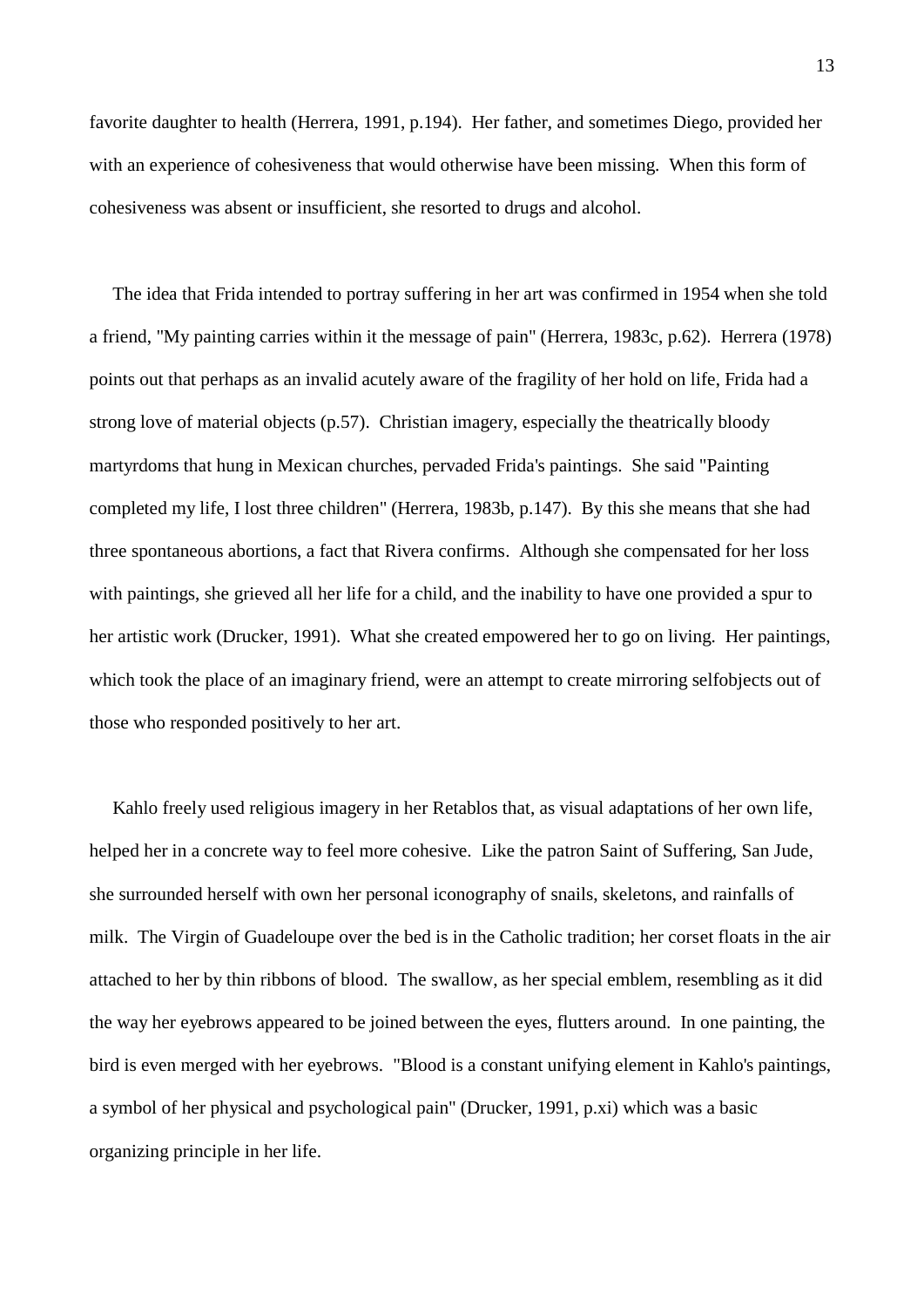Many of Frida's paintings center on the conflicting forces of her identity and relationship with Diego. Grimberg (1989) believes that Kahlo's art did not exist until July 1932 when she spontaneously aborted the loss of a desperately wanted pregnancy, and in effect gave birth to her own personal style. As he points out, "She kept on her shelf a jar containing a fetus - her still-born child" (p.14). In her paintings the "Latina" artistic idiom is both naturalistic and mythic. Her art centered on her feelings, on her need to paint her pain and anguish. Art historian Mulvey (1982) wrote that, "Kahlo's painting seems to move through a process of stripping away layers, that of the actual skin over a wound, that of the mask of beauty over the reality of pain" (p.15). Her powerful personality appears to have over-shadowed her work, which came to be seen as a depiction of her sickly body mutilated by painful operations.

 In an age of artists as much as art, at her first solo show in Mexico in 1953 a year before she died, Frida was carried into it on a stretcher in native dress and transformed the event into theater. Her paintings depicted her fragmented self, cracked open, weeping beside an extracted heart, hemorrhaging during a miscarriage, anesthetized on a hospital trolley, sleeping with a skeleton, and always - even beside her pets or husband - she looks fearfully alone (Herrera, 1991, p.3). The nearly two hundred works that she produced between 1926 and 1954, bring us face to face with Frida, both the legend and the reality and, through her, to face unexplored parts of ourselves (p.4).

 The fierce candor with which she recorded her loves, losses, illnesses, childlessness, and abiding passion for her husband was recognized by Rivera. "Frida," he said, "is the only example in the history of art and of an artist who tore open her chest and heart to reveal the biological truth of her feelings....[She was] a superior painter and the greatest proof of the renaissance of the art of Mexico" (Herrera, 1991, p.41).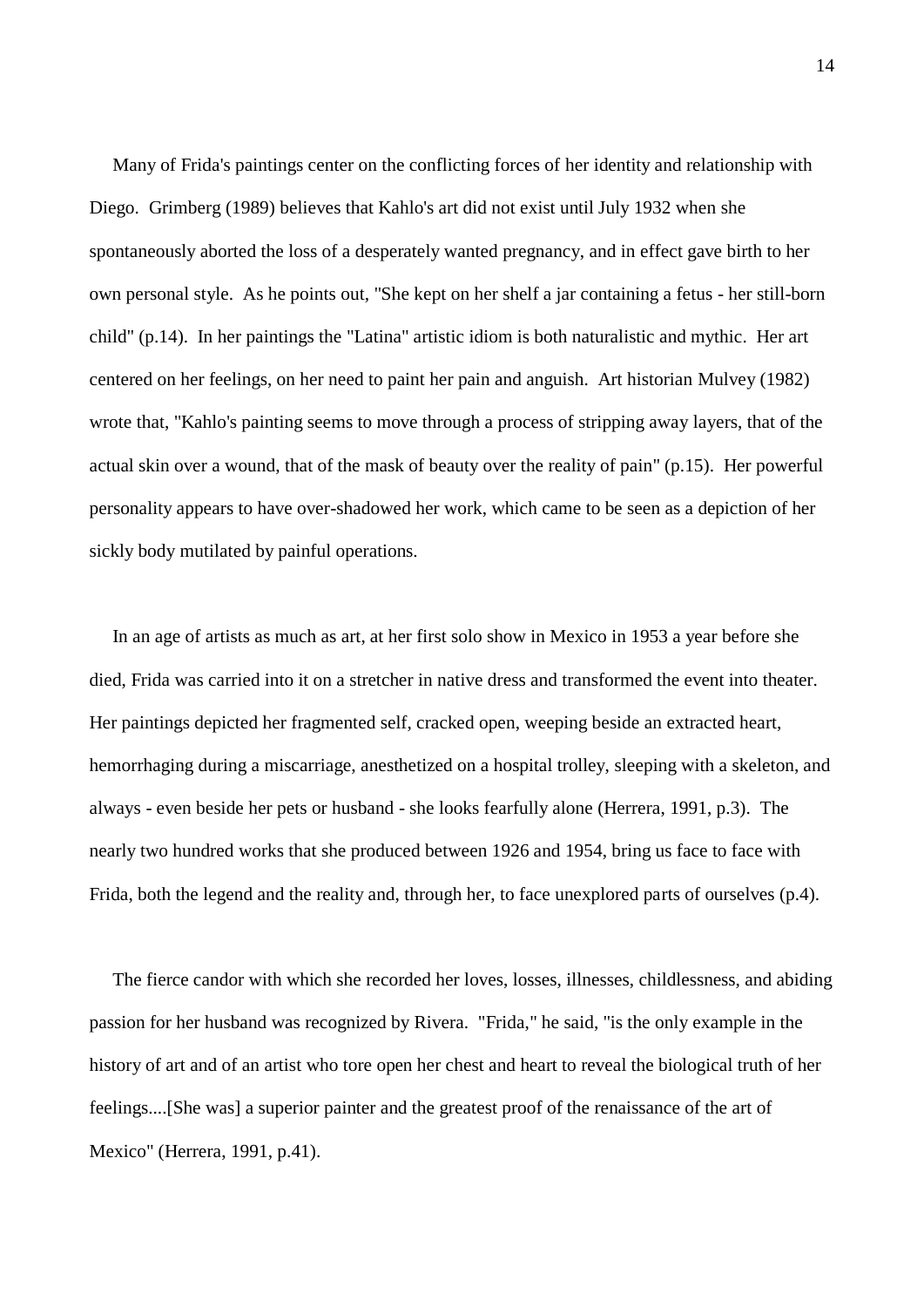Grimberg (1989) believes that "Kahlo's late still-life paintings represent not only the....passage of time, but Kahlo's regressive state and her desperate and ambiguous hunger for life. That hunger stemmed from her earliest experiences" (p.42). On the morning of July 13, 1954 Frida Kahlo was found dead in her bedroom; the evidence painted a picture of suicide. In her last diary entry, Frida thanked those to whom she felt closest during the past year, and she drew her last self-portrait: nude, with her leg replaced by a stump, and a shower of arrows flying at her. "I await joyful my departure, and I hope never to come back again. Frida" (Herrera, 1983c, p.67). Her journal's last drawing was of a black angel rising into the sky.

(Photograph 4.)

 Frida's death came six days after her 47th birthday. It reflected the conflict that gave shape to her life. Grimberg (1989) believes that

 Frida Kahlo lived afraid she would not be able to survive the loss of love. Frida Kahlo spent much of her life attempting to fill this insatiable hunger. She only partially succeeded. Frida Kahlo chose to starve rather than to settle for what she did not want to eat [p.6].

Herrera (1983c) thinks Kahlo the sufferer became Kahlo the voyeur of her own suffering (p.60). She wanted to be pitied for the misadventures of Diego, for her physical disabilities, and for a thousand things. She dramatized her troubles to make sure that people responded to her sympathetically.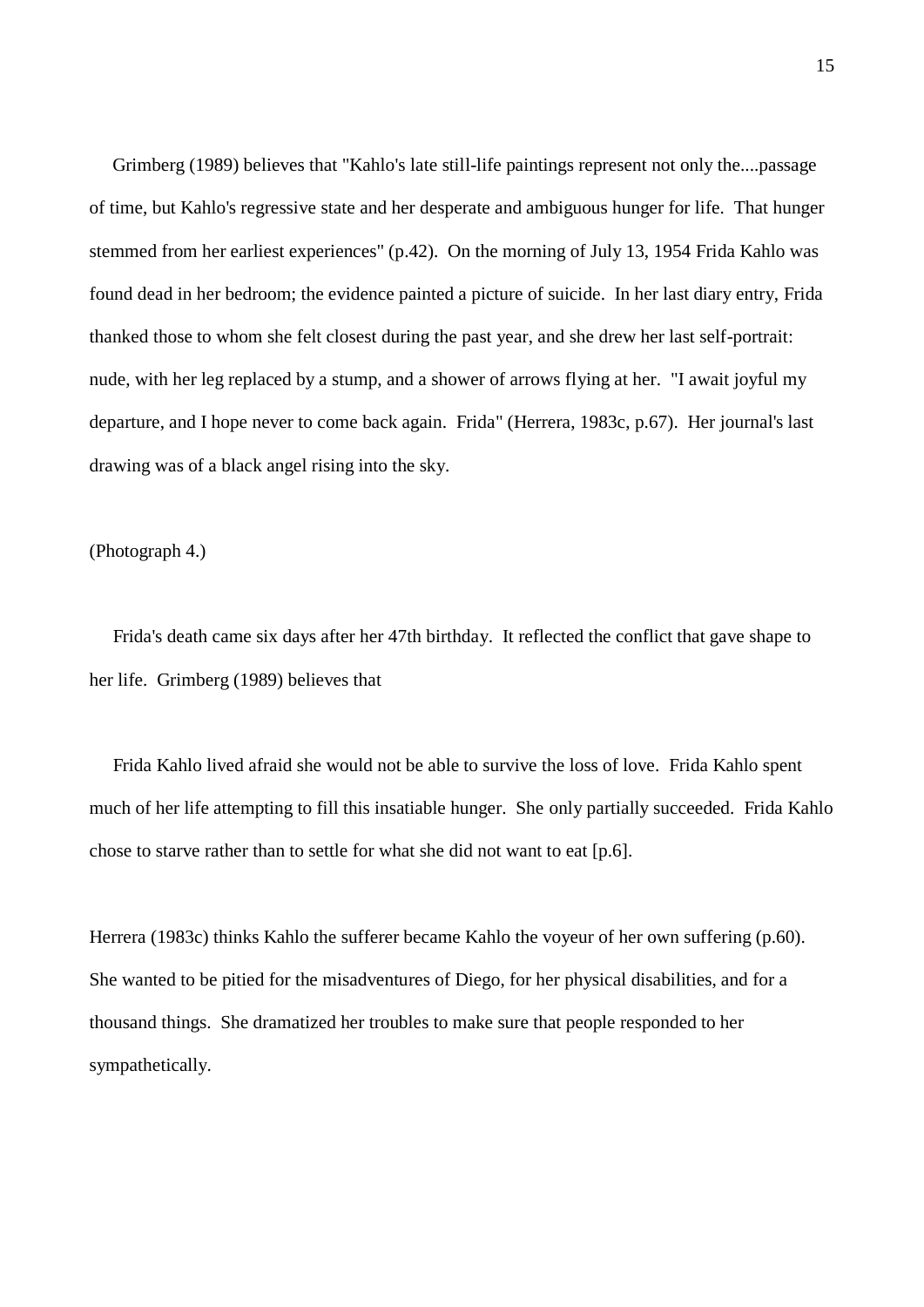In recent years, Frida has become a cult figure as Mexico's greatest woman artist, and in the opinion of many, Mexico's greatest artist. Frida's former home is now a sanctuary and a monument that bears testimony to a life and an art that pleads for resurrection, rebirth, and a miracle. To Mexican-Americans Frida is a political heroine; she demonstrated her love for "la Raza" (the people) in her life and in her paintings (Herrera, 1979, pp.25-28). As she addressed herself directly, intimately and viscerally to all women, she gave esthetic form to the drama of her biological experience. She created an art object of her own scarred and crippled body. For women throughout the world, and especially for women artists, Frida is an example of perseverance, endurance and generativity.

 Frida also displayed herself as a woman who was unconventional and willful; she was obsessed by a need to be strong and independent. Her personality and very existence, the focus of her art, have been transformed into iconography. She was the "Grande Dama" of suffering. Being a patient was part of her theatrical self-presentation; it went with her clothes, it went with her exotic personal image, it went with the drama of her art.

 Hererra (1983c, p.6) suggests that the repetitious painting of self-portraits may have exorcized pain by externalizing it as a replica of herself. It is possible to see these self-portraits as a form of twinship (Kohut, 1984) in which she gave her stoic alterego the agony she could not bear. Her work stimulated pain in her viewers; to look at her self-portraits is to experience her anguish. Toward the end of her life, Kahlo began to hand out photographs of herself to her friends. Was her constant self-portraiture also a way of assuring herself that she existed? Ofelia Medina, the Mexican actress best known for her critically acclaimed performance as Frida in Paul LeDuc's 1984 film, says, "Frida broke with the established order, but with a lot of pain....[F]or better or worse, Frida Kahlo is the woman of the hour" (Mulvey, 1982, pp.91-92).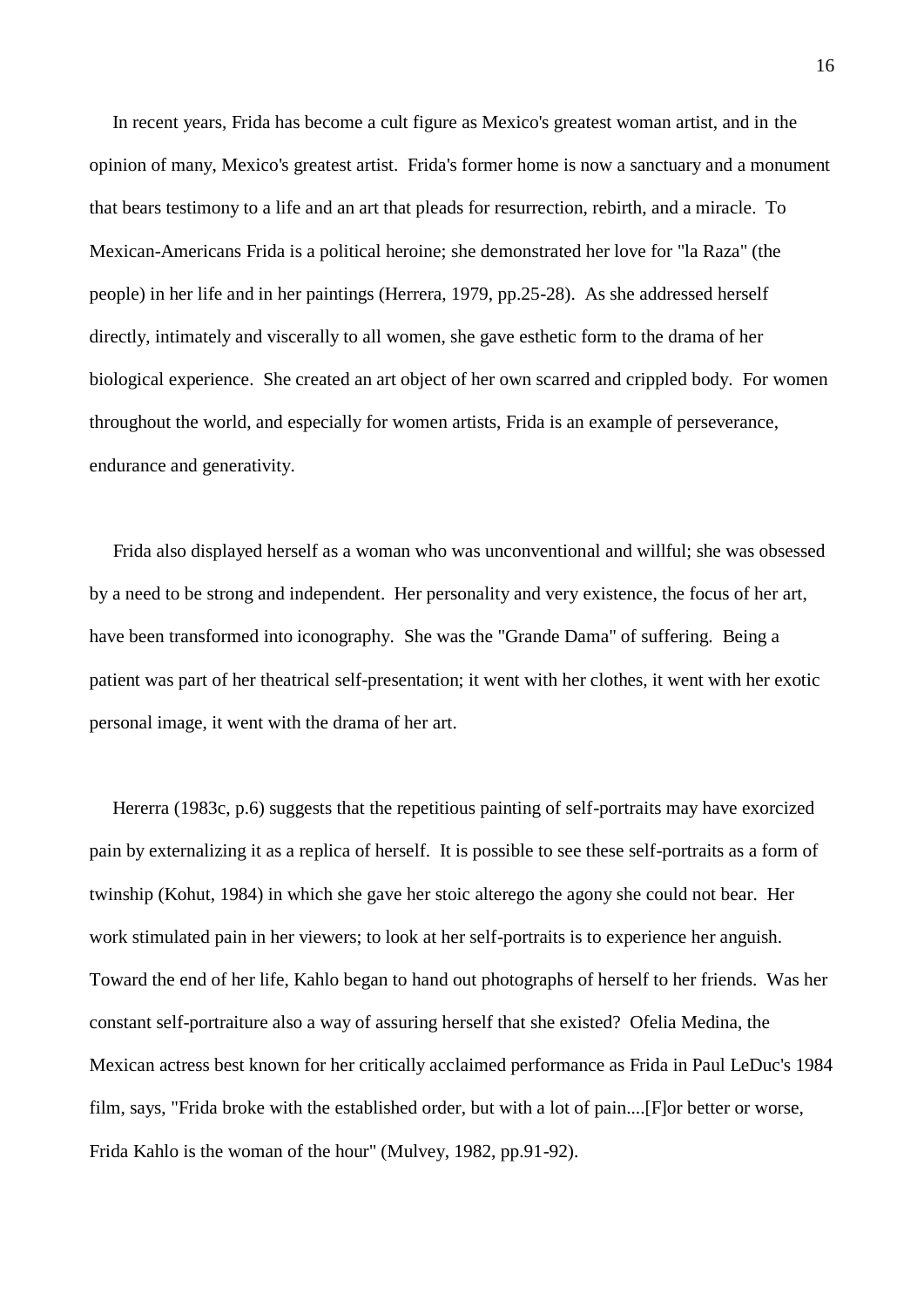In summary, Frida's life was dominated and shaped by chronic feelings of fragmentation which evoked a pervasive sense of fear that she would be unloved and forgotten. She painted as an attempt to create a life-sustaining self-selfobject relationship with her art community and so that people would remember her (Grimberg, 1993/1994, p.49). She made the subjective state of her suffering the subject of her art. Of the two problems, the physical suffering and the absence of a structured sense of selfobject nourishment, the latter was the more serious. She is remembered for portraying the feelings of a victim in a modern society that easily lends itself to victimization.

## Bibliography

Arnborg, H., Barnkob, L. & Venge, A. (1984), Feminine aesthetics: utopia through fragments. Bidrag: Bevidsthedssociologis Tidisskrift. 18:22-68.

Bergman-Caron, J. (1993), Like an artist. Art in America. 81:35-39.

Bierhurst, J. (1990), The Mythology of Mexico and Central America. New York: Morrow.

Breslow, N. (1980), Frida Kahlo: a cry of joy and pain. Americas. 32:33-39.

Breslow, N. (1982), The square is theirs: spoofing Giorgio De Chirico. Arts Magazine. 56:120-3.

Brett, G. (1987), Diego Rivera and Frida Kahlo. Art Monthly. 109:7-9.

Butterfield, J. (1977), Re-placing women artists in history. Artnews. 76:40-4.

Cardinal, R. (1992), Martyr to her art - Frida Kahlo... The Times Literary Supplement. 4663:15.

Chadwick, W. (1985), Women Artists and the Surrealist Movement. London: Thames and Hudson.

Chadwick, W. (1985), The muse as artist: women in the Surrealist movement. Art in America. 73:120-9

Chessick, R. (1977), Intensive Psychotherapy With the Borderline Patient. New York: Aronson.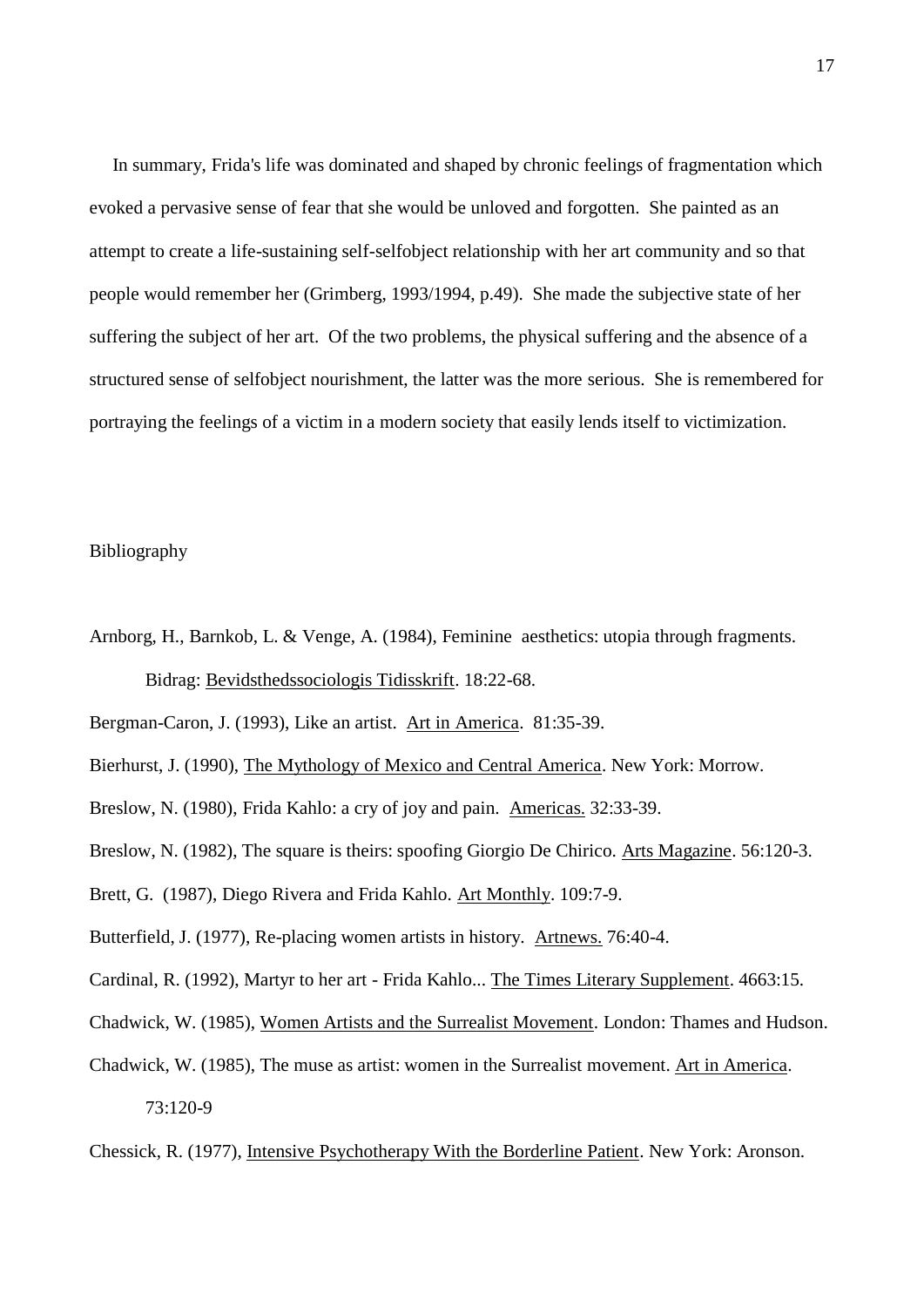- de La Fuente, J. & Alarcon-Segovia, D, (1980), Depression as expressed in Pre-Columbian Mexican art. American Journal of Psychiatry. 137:1095-1098.
- del Condo, T. (1990), Frida Kahlo: a profile. In: The art of Frida Kahlo. Adelaide, Aust.: Finsbury Press. pp.5-10.
- Dominguez, L. (1993), Mystery and history: sexuality and the Hispanic woman. Health and Sexuality. 3:9-11.
- Drucker, M. (1991), Frida Kahlo. New York: Bantam.
- Fauchereau, S. (1986), Surrealism in Mexico. Artforum, 25: 86-91.
- Franco, J. (1989), Plotting Women: Gender and Representation in Mexico. New York: Columbia University Press.
- Frida on our minds. (1991), Newsweek. May 27:54-55.
- Gadon, E. (1989), The Once and Future Goddess. San Francisco: Harper and Row.
- Grimberg, S. (1989), Frida Kahlo. 17 February to 16 April 1989. Dallas: The Meadow Museum Southern Methodist University.
- Grimberg, S. (1990/1991), Frida Kahlo's memory: the piercing of the heart by the arrow of divine love. Woman's Art Journal. 11:3-7.
- Grimberg, S. (1993/1994), Thinking of death. Woman's Art Journal. 14:44-49.
- Gubar, S. (1981), Blessings in disguise: cross dressing as re-dressing for female modernists. Massachusetts Review. 22:477-508.
- Hammer, A., Donahue, K., Roel, S. & Paz, O. (1987), Treasures of Mexico from the Mexican National Museums. Los Angeles: Armand Hammer Foundation.
- Helland, J. (1990/1991), Aztec imaging in Frida Kahlo's paintings: Indigenity and political commitment. Woman's Art Journal. 11:8-13.
- Herrera, H. (1976), Frida Kahlo: her life, her art. Artforum. 14:38-442.
- Herrera, H. (1978), Portrait of Frida Kahlo as a Tehuana. Heresies. 1:57-8.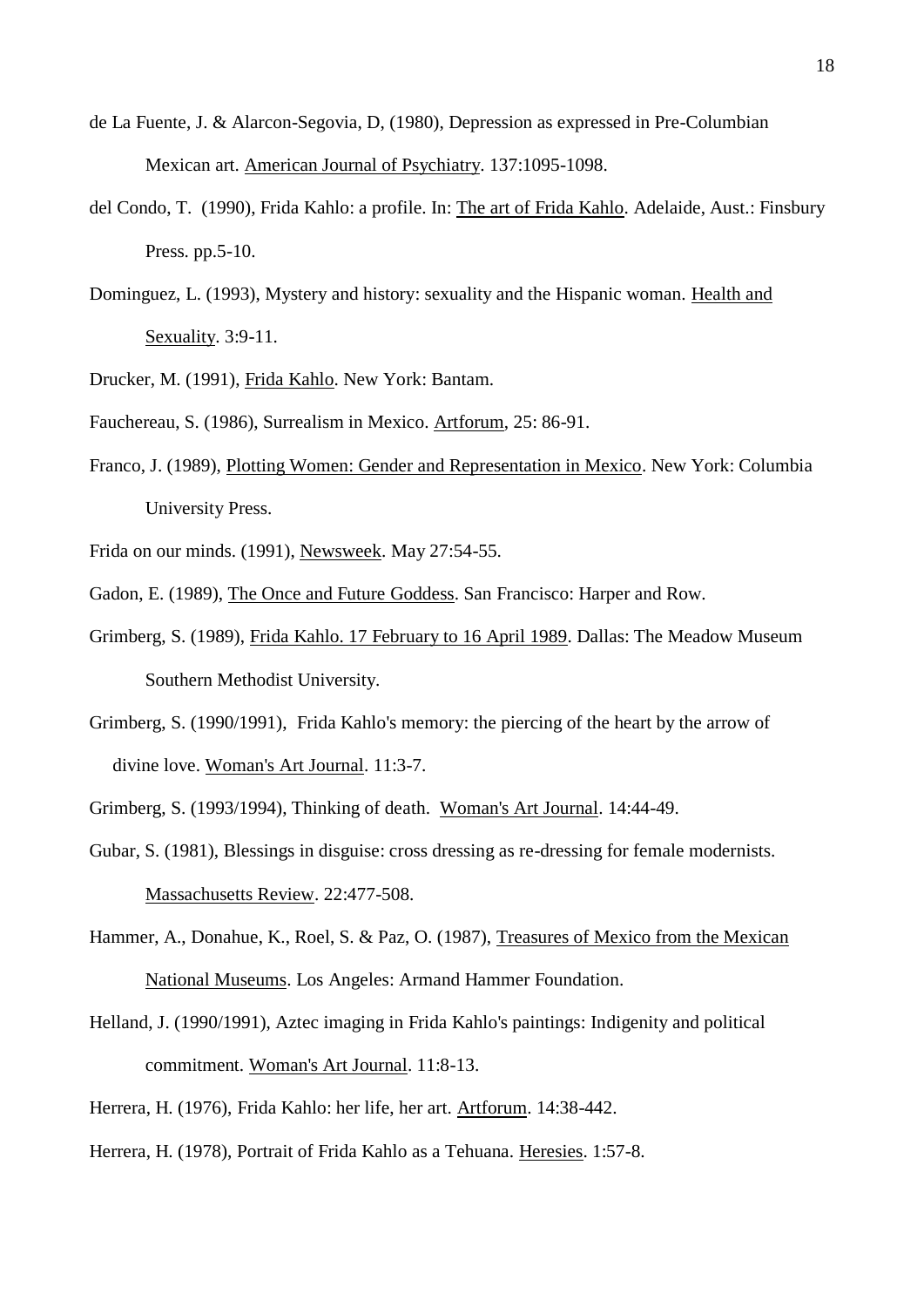- Herrera, H. (1979), Native roots: Frida Kahlo's art. ArtsCanada. 230/231:25-8.
- Herrera, H. (1982), Portraits of a marriage. Connoisseur. 841:124-128.
- Herrera, H. (1983a), A painter's passion. House and Garden. 155:98-109.
- Herrera, H. (1983b), Frida: A Biography of Frida Kahlo. New York: Harper & Row.
- Herrera, H. (1983c), Frida Kahlo: the pallette, the pain, and the painter. Artforum. 21:60-7.
- Herrera, H. (1990), Why Frida Kahlo speaks to the nineties. New York Times. Oct. 28, #1: 2.
- Herrera, H. (1991), Frida Kahlo the Paintings. New York: Harper/Collins.
- Herrera, H. (1993), Beauty to his beast Frida Kahlo and Diego Rivera. In: Significant others, creativity and intimate partnership, W. Chadwick, & I. de Courtivron, eds., New York: Thames and Hudson. pp.119-135.
- Jenkins, N. (1991), Callalilies and Kahlos. Artnews. 90:104-105.
- Kandt-Horn, S. (1983), They thought I was a Surrealist. Blidende Kunst. 8:385-9.
- Kirshner, J. (1978/1979), Frida Kahlo (1910-1954). Chicago Museum of Contemporary Art.
- Kohut, H. (1971), The Analysis of Self. New York: International Universities Press.
- Kohut, H. (1977), The Restoration of Self. New York: International University Press.
- Kohut, H. (1984), How Does Analysis Cure? Chicago: University of Chicago Press.
- Kozlof, J. (1978), Frida Kahlo. Women's Studies. 6:43-59.
- Lansky, M. (1992), Fathers Who Fail. Hillsdale, NJ: The Analytic Press.
- Lauter, E. (1986), Women as Mythmakers: Poetry and Visual Art by Twentieth-Century Women. Bloomington: Indiana University Press.
- Lavell, S. (1982), Anselm Kiefer, Frida Kahlo, Tina Modotti. Exhibition Review Whitechapel Gallery, London. Arts Review. 34:182.
- Lee, R. & Martin, J. (1991), Psychotherapy after Kohut: a Textbook in Self Psychology. Hillsdale, NJ: The Analytic Press.
- Lee, R. Cohesive Functions of the Self and Creativity. Unpublished.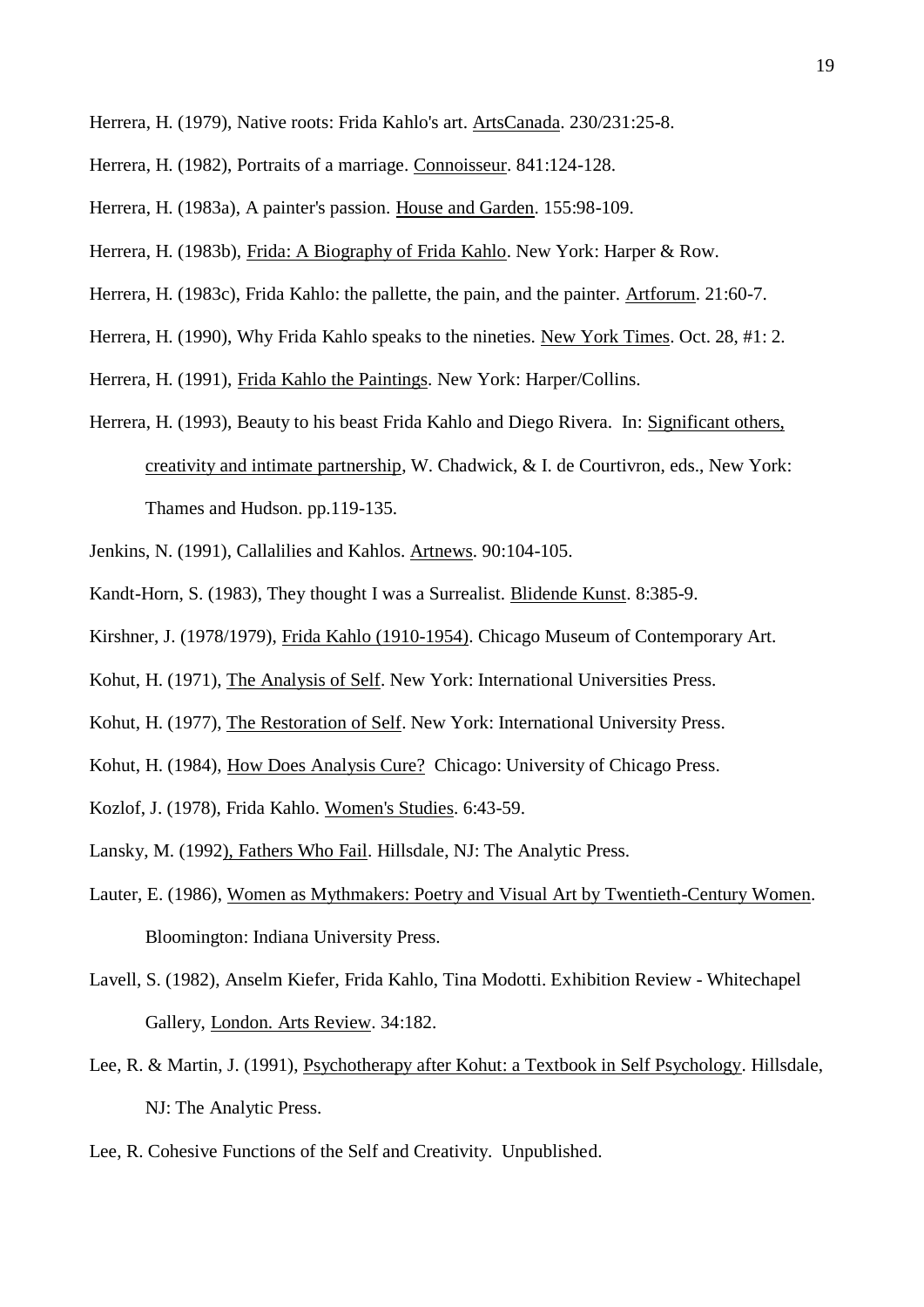Lowe, S. (1991), Frida Kahlo. New York: Universe.

Margoana, E. (1991), Interview. August 13.

- Merewether, C. (1990), Embodiment and transformation. In: The art of Frida Kahlo. Adelaide, Aust.: Finsbury Press. pp.11-16.
- Miller, V.E. (ed.) (1988), The Role of Gender in Pre-Columbian Art and Architecture. Lanham, MD: University Press of America.
- Morrison, C. (1978), Shadow heroines; a post Freudian look. Format. 1:1-14.
- Mulvey, L. (1982), Frida Kahlo and Tina Modetti. (Exhibition Catalogue), London: Whitechapel Art Gallery.
- Newman, M. (1983), The ribbon around the bomb. Art in America. 71:160-9.
- Orenstein, G. (1973), Frida Kahlo: painting for miracles. Feminist Art Journal. 2:7-9.
- Orenstein, G. (1990), The Reflowering of the Goddess. New York: Pergamon Press.
- Orenstein, G. (1992), Interview. February 27.
- Pernoud, E. (Jan. 1983), A mystic autobiography of Frida Kahlo. Gazette des Beaux-Arts. 125:43- 8.
- Poniatowska, E. (1992), Diego, I am alone: Frida Kahlo. In: Frida Kahlo the camera seduced. San Francisco: Chronicle Books. p. 124.
- Rabinger, M. (1978), Frida Kahlo and June Leaf. New. Art Examiner. 5:5.
- Sander, H. (1980), Women in Art, Vol. 1. Frankfurt Am Main, G.F.R.: Suhrkamp.
- Solomon, S. (1991), Saint Frida: the paintings, Frida Kahlo: the brush of anguish, and Frida Kahlo: torment and triumph in her life and art. The New Republic, 205:28-32.
- Stellweg, C. (1992), The camera's seductress, In: Frida Kahlo: The Camera Seduced. San Francisco: Chronicle Books.
- Stern, D. (1985), The Interpersonal World of the Infant. New York: Basic.
- Sullivan, E. (1983), Frida Kahlo in New York. Arts Magazine. 57:90-2.